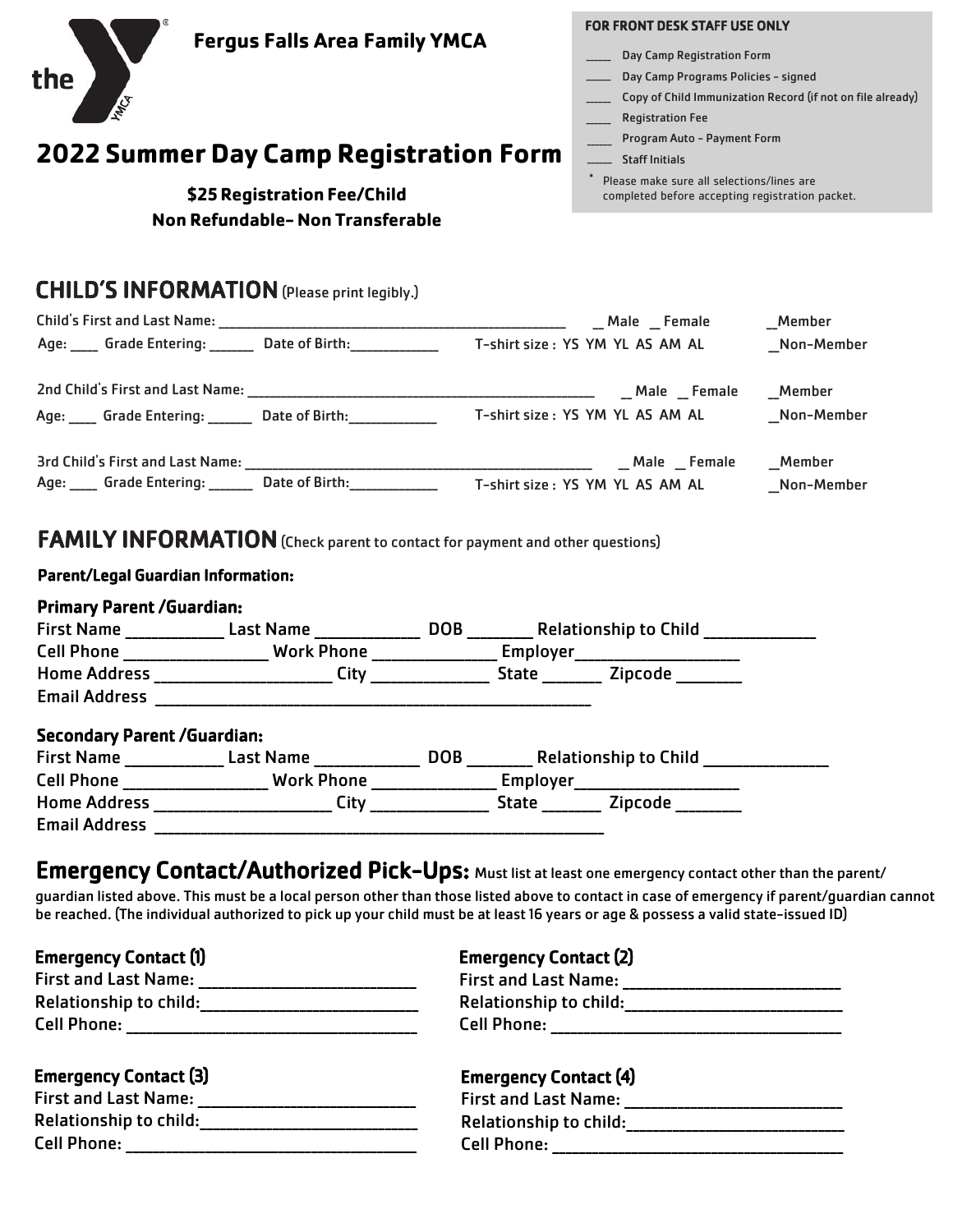## EMERGENCY INFORMATION

| In case of emergency, please contact the following first: o Mother/guardian o Father/guardian                                                                                                                                                                                                                                                          |                                |    |                     | o Other/guardian |
|--------------------------------------------------------------------------------------------------------------------------------------------------------------------------------------------------------------------------------------------------------------------------------------------------------------------------------------------------------|--------------------------------|----|---------------------|------------------|
|                                                                                                                                                                                                                                                                                                                                                        |                                |    |                     |                  |
| Persons not authorized to visit or pick up my child (Court documentation must be attached):                                                                                                                                                                                                                                                            |                                |    |                     |                  |
| Health History: Please check all that apply & complete the information below.                                                                                                                                                                                                                                                                          |                                |    |                     |                  |
|                                                                                                                                                                                                                                                                                                                                                        |                                |    |                     |                  |
| Allergies/Food intolerances (specify below)  Diabetes  Heart Problems (specify below)<br>Asthma<br><b>Seizures</b>                                                                                                                                                                                                                                     |                                |    |                     |                  |
| Physical Limitations or Concerns (specify next page)                                                                                                                                                                                                                                                                                                   |                                |    |                     |                  |
| Additional medical information or special requests can be described below. If your child has an allergy or intolerance to food,<br>insect bites, or stings, or other factors that result in a medical reaction, please list clear instructions on what to do in the<br>event of an exposure to factor. Please attach an additional sheet if necessary. |                                |    |                     |                  |
| Does your child have a disability or special need?                                                                                                                                                                                                                                                                                                     | No or Yes                      |    | <b>Childs Name:</b> |                  |
| Does your child have a history of negative behavioral problems, that you are aware of that may require special assistance from<br>staff?<br>If "yes" please describe and list any tips that you may have that work best for your child in preventing or handling the negative<br>behavior. Please attach an additional sheet if Necessary.             |                                |    |                     |                  |
| <b>IMMUNIZATION DATES</b><br>My child is exempt from required immunizations due to medical or religious reasons.                                                                                                                                                                                                                                       | Already on File with YMCA: Yes | No | YES or NO           |                  |
| Date of last Tetanus: Child 1: _____________________Child 2: ____________________Child 3: ____________________                                                                                                                                                                                                                                         |                                |    |                     |                  |
|                                                                                                                                                                                                                                                                                                                                                        |                                |    |                     |                  |
|                                                                                                                                                                                                                                                                                                                                                        |                                |    |                     |                  |
| Date of last MMR (Measles, Mumps, Rubella): Child 1: __________, __________Child 2: _________, _________Child 3: _________, ___________                                                                                                                                                                                                                |                                |    |                     |                  |
| Date of last Hep B (Hepatitis B): Child 1:_______________________Child 2:____________________Child 3:__________________________________                                                                                                                                                                                                                |                                |    |                     |                  |
| Date of last Hib (Haemophilus influenza type b): Child 1: _____________________Child 2: _____________Child 3: _________________________<br>Date of last Varicella (Chickenpox) Child 1:________________________Child 2:________________________Child 3:___________________________                                                                     |                                |    |                     |                  |

My child(ren) have received all appropriate screenings and routine shots that are recommended by the state of Minnesota? YES NO Parent/guardian Initials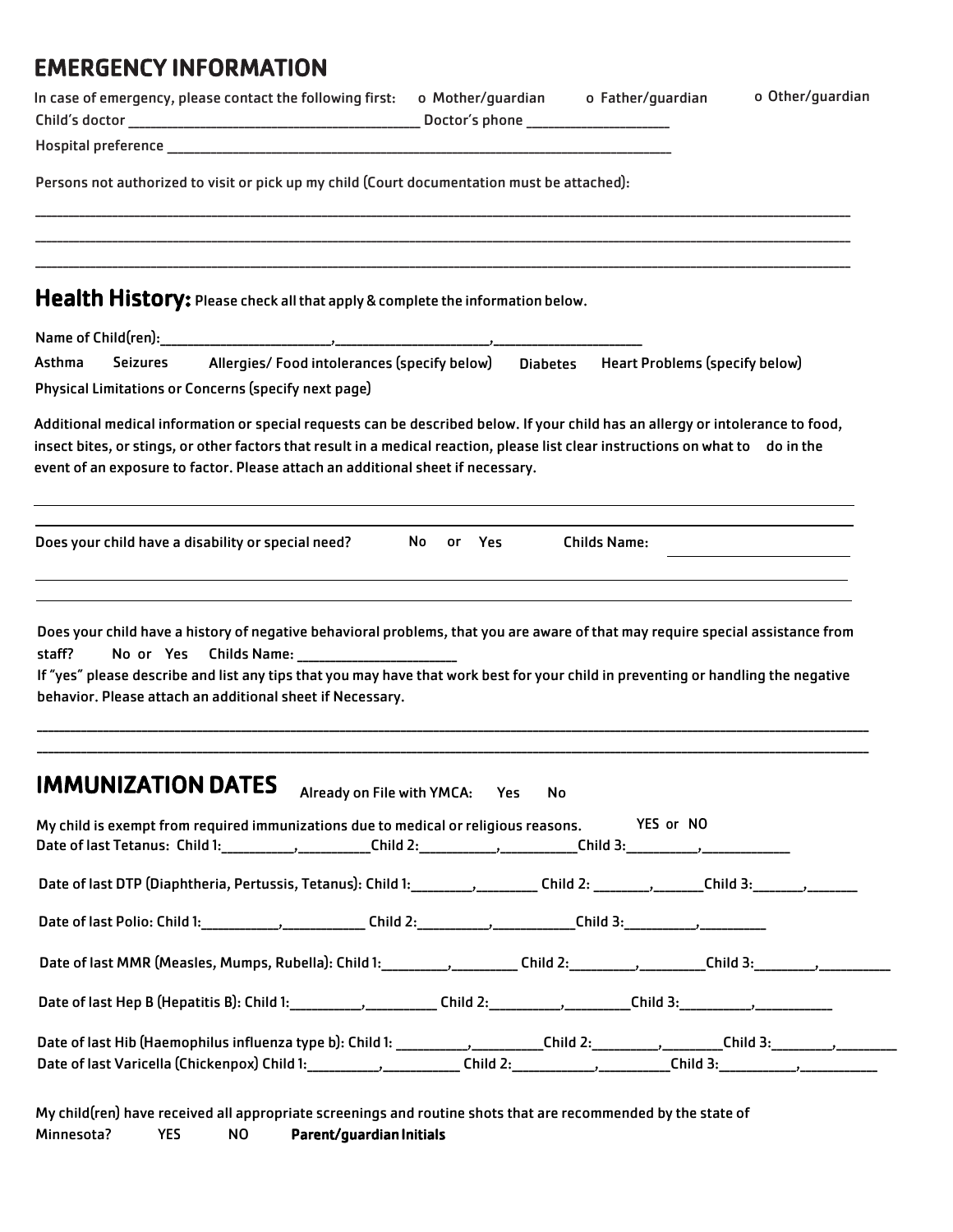### Child's Name:

Please read each of the following policies and sign below to indicate your understanding of these policies.

**Field Trips –**I give my permission for my child to participate in all field trips and off-site activities that are scheduled by YMCA staff and noted in the Program Brochure and on the weekly/daily schedule for the program. If you choose not to allow your child to participate in field trips and off-site activities please note that alternative care will not be available.

**Photography -** I permit the YMCA to use images of my child as a YMCA program participant in internal and external promotional material. This includes any printed material, broadcast and print advertising, promotional videos and the YMCA website which are produced or published by the YMCA. I also permit the YMCA and/or the media to use images of my child in broadcast and print media news coverage of the YMCA. I understand that my child's name is not published.

#### **PAYMENT POLICIES**

I understand policies concerning payment, cancellation and refunds. I may not register my child for a new program until outstanding balances due are paid. All weekly payments are due on the Friday before each week.I understand that it is my responsibility, if I choose to draft

for the program, to provide the YMCA with current up-todate bank or credit card information throughout the term of the program. Should any program draft not be honored

by my bank, for any reason, I realize that I am still responsible for the payment, plus any applicable service charge assessed by the YMCA.

Cancellations - Non-attendance, without written cancellation, does not relieve me of the responsibility to pay for the program unless notified week prior to care.

**Refunds –** I understand that non-attendance does not entitle me to a refund. I understand that no refunds or adjustments are granted for illness, vacation or when YMCA programs are cancelled due to inclement weather. All refunds or program credits given for other reasons are issued on a prorated basis. I understand that the YMCA reserves the right to apply any credit due to other outstanding balances. Refunds are issued within 30 days of cancellation. The registration fee and weekly deposits are non-refundable.

#### **PROGRAM POLICIES**

**Babysitting Policy –** The YMCA strives to employ the very best staff possible in all of our programs. During staff time-off or after they are no longer employed with us, these persons are private citizens and no longer subject to our employment rules and procedures. The YMCA cannot and does not endorse or recommend its present or former staff members as babysitters to any parent or guardian of any child in any of our programs. Any babysitting arrangements with present or former staff of the YMCA is separate and independent from any YMCA program and must be based on the independent investigation, responsibility and judgment of the parent or guardian. I agree that the YMCA shall not be responsible and will be held harmless from any claims or liability in connection with such babysitting activities.

**Lost Items –** I understand that the YMCA is not responsible for any personal items lost or stolen at our programs.

**Special Needs**- When the YMCA staff has determined that a child's needs are greater than the resources that the YMCA can provide. (ie. social, emotional, behavioral, etc.) The parents will be contacted and informed. We always strive to include everyone, but take into account the safety and wellbeing of all campers when determining the participation of any single child. Decisions are made on a by case basis.

#### **Late Pick-Up Agreement:**

I understand that my child will need to be picked up from the YMCA by 5:30 pm. IfI cannot be there by 5:30 pm I understand I must contact the Program directly. If I fail to pick up my child by 5:30 pm, a \$10 late fee for every 10 minutes I'm late will be charged to my account. If we have not heard from you by 5:45 pm, we may notify social services and law enforcement.